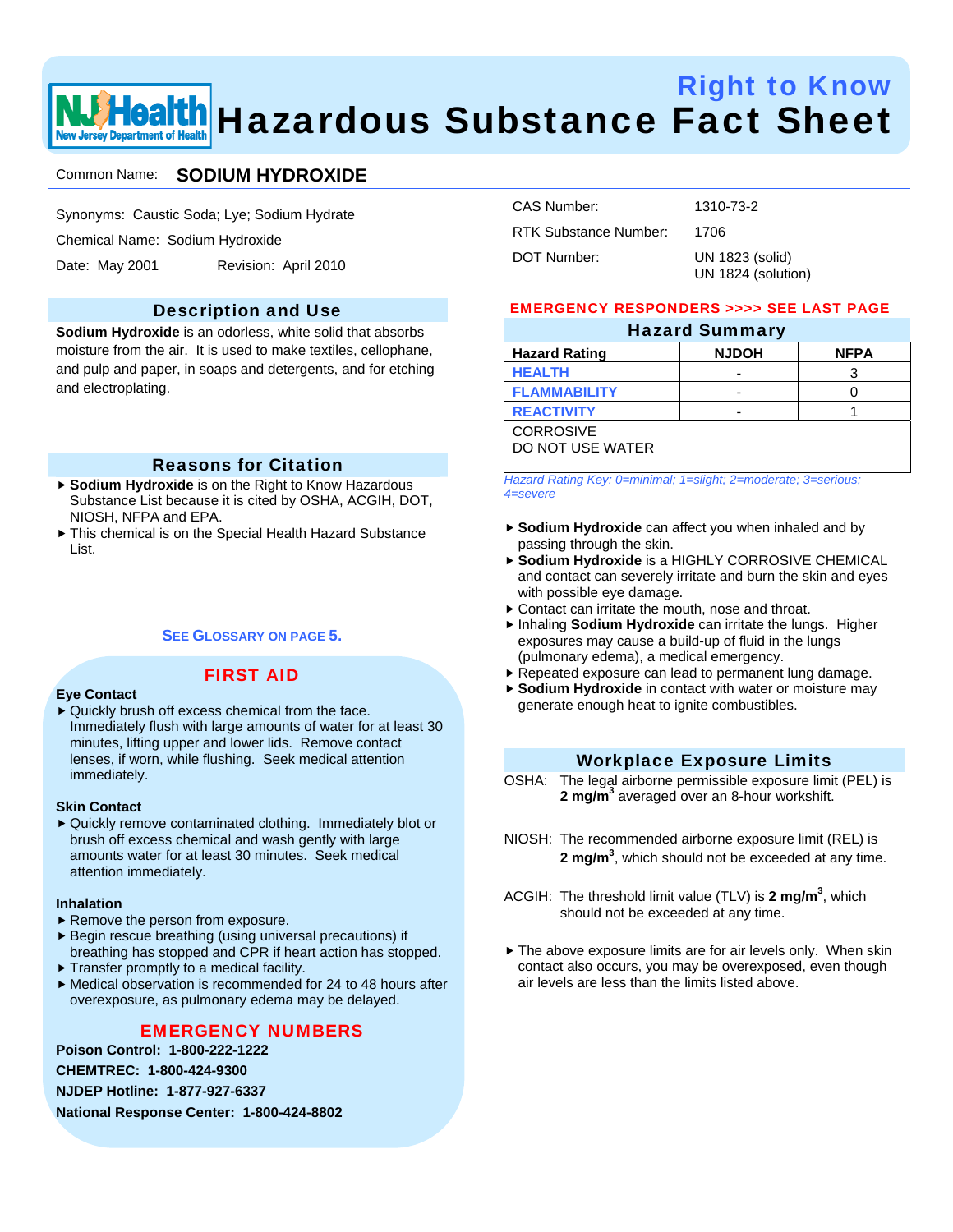# Determining Your Exposure

- Read the product manufacturer's Material Safety Data Sheet (MSDS) and the label to determine product ingredients and important safety and health information about the product mixture.
- $\blacktriangleright$  For each individual hazardous ingredient, read the New Jersey Department of Health Hazardous Substance Fact Sheet, available on the RTK website (www.nj.gov/health/eoh/rtkweb) or in your facility's RTK Central File or Hazard Communication Standard file.
- $\blacktriangleright$  You have a right to this information under the New Jersey Worker and Community Right to Know Act and the Public Employees Occupational Safety and Health (PEOSH) Act if you are a public worker in New Jersey, and under the federal Occupational Safety and Health Act (OSHA) if you are a private worker.
- ▶ The New Jersey Right to Know Act requires most employers to label chemicals in the workplace and requires public employers to provide their employees with information concerning chemical hazards and controls. The federal OSHA Hazard Communication Standard (29 CFR 1910.1200) and the PEOSH Hazard Communication Standard (N.J.A.C. 12:100-7) require employers to provide similar information and training to their employees.

This Fact Sheet is a summary of available information regarding the health hazards that may result from exposure. Duration of exposure, concentration of the substance and other factors will affect your susceptibility to any of the potential effects described below.

# Health Hazard Information

## **Acute Health Effects**

The following acute (short-term) health effects may occur immediately or shortly after exposure to **Sodium Hydroxide**:

- $\triangleright$  Contact can severely irritate and burn the skin and eyes with possible permanent eye damage (corneal opacities), causing blindness.
- $\triangleright$  Contact can irritate the mouth, nose and throat.
- **h** Inhaling Sodium Hydroxide can irritate the lungs causing coughing and/or shortness of breath. Higher exposures may cause a build-up of fluid in the lungs (pulmonary edema), a medical emergency, with severe shortness of breath.

## **Chronic Health Effects**

The following chronic (long-term) health effects can occur at some time after exposure to **Sodium Hydroxide** and can last for months or years:

## *Cancer Hazard*

 $\blacktriangleright$  According to the information presently available to the New Jersey Department of Health, **Sodium Hydroxide** has not been tested for its ability to cause cancer in animals.

## *Reproductive Hazard*

 $\triangleright$  There is no evidence that **Sodium Hydroxide** affects reproduction. This is based on test results presently available to the NJDOH from published studies.

### *Other Effects*

- ▶ Sodium Hydroxide can irritate the lungs. Repeated exposure may cause bronchitis to develop with coughing, phlegm, and/or shortness of breath.
- $\blacktriangleright$  Repeated exposure can lead to permanent lung damage.

## Medical

## **Medical Testing**

For frequent or potentially high exposure (half the PEL or greater), the following are recommended before beginning work and at regular times after that:

 $\blacktriangleright$  Lung function tests

If symptoms develop or overexposure is suspected, the following are recommended:

- ▶ Consider chest x-ray after acute overexposure
- $\blacktriangleright$  Exam of the eyes and vision

Any evaluation should include a careful history of past and present symptoms with an exam. Medical tests that look for damage already done are not a substitute for controlling exposure.

Request copies of your medical testing. You have a legal right to this information under the OSHA Access to Employee Exposure and Medical Records Standard (29 CFR 1910.1020).

### **Mixed Exposures**

▶ Smoking can cause heart disease, lung cancer, emphysema, and other respiratory problems. It may worsen respiratory conditions caused by chemical exposure. Even if you have smoked for a long time, stopping now will reduce your risk of developing health problems.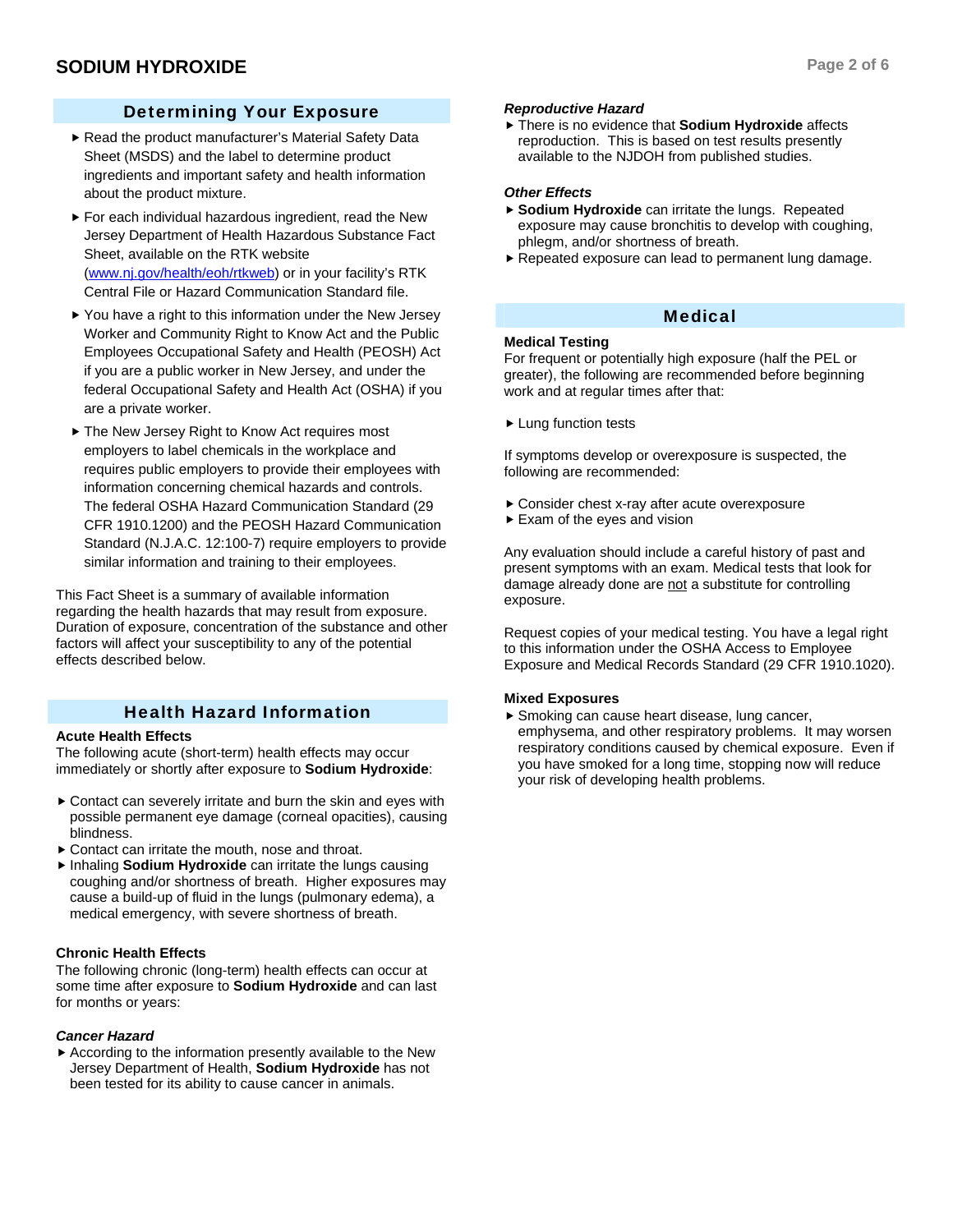## Workplace Controls and Practices

Very toxic chemicals, or those that are reproductive hazards or sensitizers, require expert advice on control measures if a less toxic chemical cannot be substituted. Control measures include: (1) enclosing chemical processes for severely irritating and corrosive chemicals, (2) using local exhaust ventilation for chemicals that may be harmful with a single exposure, and (3) using general ventilation to control exposures to skin and eye irritants. For further information on workplace controls, consult the NIOSH document on Control Banding at www.cdc.gov/niosh/topics/ctrlbanding/.

The following work practices are also recommended:

- $\blacktriangleright$  Label process containers.
- $\blacktriangleright$  Provide employees with hazard information and training.
- $\blacktriangleright$  Monitor airborne chemical concentrations.
- $\blacktriangleright$  Use engineering controls if concentrations exceed recommended exposure levels.
- $\blacktriangleright$  Provide eye wash fountains and emergency showers.
- $\blacktriangleright$  Wash or shower if skin comes in contact with a hazardous material.
- $\blacktriangleright$  Always wash at the end of the workshift.
- $\triangleright$  Change into clean clothing if clothing becomes contaminated.
- $\triangleright$  Do not take contaminated clothing home.
- $\triangleright$  Get special training to wash contaminated clothing.
- $\triangleright$  Do not eat, smoke, or drink in areas where chemicals are being handled, processed or stored.
- $\blacktriangleright$  Wash hands carefully before eating, smoking, drinking, applying cosmetics or using the toilet.

In addition, the following may be useful or required:

Use a vacuum to reduce dust during clean-up. DO NOT DRY SWEEP.

### Personal Protective Equipment

The OSHA Personal Protective Equipment Standard (29 CFR 1910.132) requires employers to determine the appropriate personal protective equipment for each hazard and to train employees on how and when to use protective equipment.

The following recommendations are only guidelines and may not apply to every situation.

#### **Gloves and Clothing**

- ▶ Avoid skin contact with **Sodium Hydroxide**. Wear personal protective equipment made from material which can not be permeated or degraded by this substance. Safety equipment suppliers and manufacturers can provide recommendations on the most protective glove and clothing material for your operation.
- $\triangleright$  Safety equipment manufacturers recommend Butyl, Nitrile, Neoprene, Polyvinyl Chloride, Silver Shield®/4H®, Viton and Barrier® as glove materials for **Sodium Hydroxide** in *solution*, and Tychem® SL, and Responder®, and Trellchem® HPS and VPS, or the equivalent, as protective clothing materials for **Sodium Hydroxide** *solid* or *solution*.
- $\blacktriangleright$  All protective clothing (suits, gloves, footwear, headgear) should be clean, available each day, and put on before work.

#### **Eye Protection**

- $\blacktriangleright$  Wear eye protection with side shields or goggles.
- $\blacktriangleright$  Wear a face shield along with goggles when working with corrosive, highly irritating or toxic substances.

#### **Respiratory Protection**

*Improper use of respirators is dangerous.* Respirators should only be used if the employer has implemented a written program that takes into account workplace conditions, requirements for worker training, respirator fit testing, and medical exams, as described in the OSHA Respiratory Protection Standard (29 CFR 1910.134).

- $\triangleright$  Where the potential exists for exposure over 2 mg/m<sup>3</sup>, use a NIOSH approved negative pressure, air-purifying, particulate filter respirator with an N, R or P100 filter. More protection is provided by a full facepiece respirator than by a half-mask respirator, and even greater protection is provided by a powered-air purifying respirator.
- $\blacktriangleright$  Leave the area immediately if (1) while wearing a filter or cartridge respirator you can smell, taste, or otherwise detect **Sodium Hydroxide**, (2) while wearing particulate filters abnormal resistance to breathing is experienced, or (3) eye irritation occurs while wearing a full facepiece respirator. Check to make sure the respirator-to-face seal is still good. If it is, replace the filter or cartridge. If the seal is no longer good, you may need a new respirator.
- $\triangleright$  Consider all potential sources of exposure in your workplace. You may need a combination of filters, prefilters or cartridges to protect against different forms of a chemical (such as vapor and mist) or against a mixture of chemicals.
- $\blacktriangleright$  Where the potential for high exposure exists, use a NIOSH approved supplied-air respirator with a full facepiece operated in a pressure-demand or other positive-pressure mode. For increased protection use in combination with an auxiliary self-contained breathing apparatus or an emergency escape air cylinder.
- $\triangleright$  Exposure to 10 mg/m<sup>3</sup> is immediately dangerous to life and health. If the possibility of exposure above 10 mg/m<sup>3</sup> exists, use a NIOSH approved self-contained breathing apparatus with a full facepiece operated in a pressure-demand or other positive-pressure mode equipped with an emergency escape air cylinder.

## Fire Hazards

If employees are expected to fight fires, they must be trained and equipped as stated in the OSHA Fire Brigades Standard (29 CFR 1910.156).

- $\blacktriangleright$  Extinguish fire using an agent suitable for type of surrounding fire. **Sodium Hydroxide** itself does not burn.
- **POISONOUS GASES ARE PRODUCED IN FIRE.**
- ► Use water spray to keep fire-exposed containers cool. DO NOT get water inside containers.
- **Sodium Hydroxide** in contact with water or moisture may generate enough heat to ignite combustibles.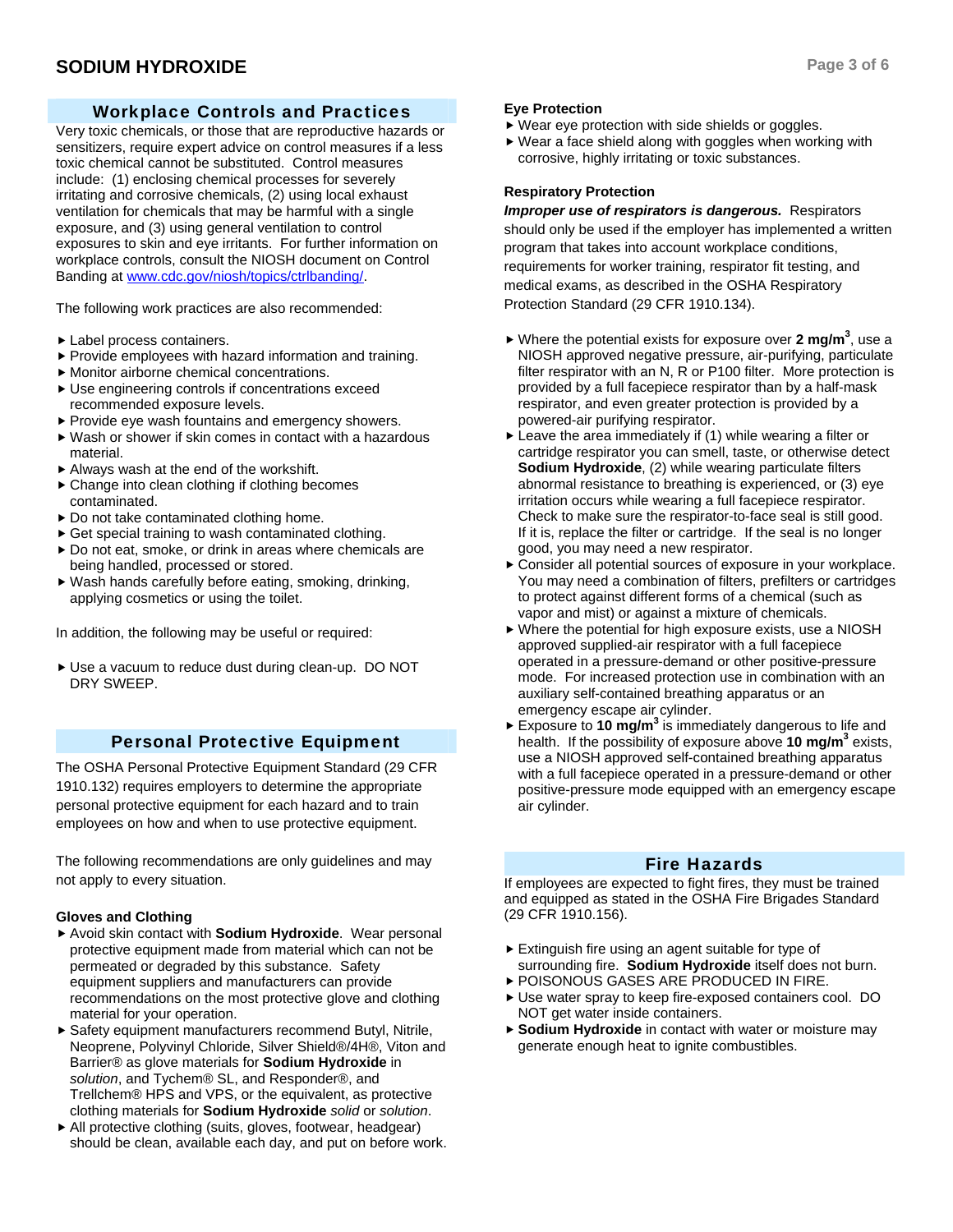## **SODIUM HYDROXIDE** Page 4 of 6

If employees are required to clean-up spills, they must be properly trained and equipped. The OSHA Hazardous Waste Operations and Emergency Response Standard (29 CFR 1910.120) may apply.

If **Sodium Hydroxide** is spilled or leaked, take the following steps:

- $\blacktriangleright$  Evacuate personnel and secure and control entrance to the area.
- $\blacktriangleright$  Eliminate all ignition sources.
- ► For **Sodium Hydroxide** in *solution*, absorb liquids in dry sand, earth, or a similar material and place into sealed containers for disposal.
- ► Collect *solid* material in the most convenient and safe manner and place into sealed containers for disposal.
- **P DO NOT USE WATER OR WET METHOD.**
- $\triangleright$  Ventilate and wash area after clean-up is complete.
- ▶ DO NOT wash into sewer.
- ▶ It may be necessary to contain and dispose of **Sodium Hydroxide** as a HAZARDOUS WASTE. Contact your state Department of Environmental Protection (DEP) or your regional office of the federal Environmental Protection Agency (EPA) for specific recommendations.

# Handling and Storage

Prior to working with **Sodium Hydroxide** you should be trained on its proper handling and storage.

- **Sodium Hydroxide** reacts with STRONG ACIDS (such as HYDROCHLORIC, SULFURIC and NITRIC); WATER; and MOISTURE to rapidly release heat.
- ▶ Sodium Hydroxide reacts with METALS (such as ALUMINUM, LEAD, TIN and ZINC) to form flammable and explosive *Hydrogen gas*.
- **► Sodium Hydroxide** can form shock sensitive salts on contact with NITROGEN CONTAINING COMPOUNDS (such as NITROMETHANE).
- **F** Sodium Hydroxide is not compatible with OXIDIZING AGENTS (such as PERCHLORATES, PEROXIDES, PERMANGANATES, CHLORATES, NITRATES, CHLORINE, BROMINE and FLUORINE); CHLORINATED SOLVENTS; AMMONIA; and ORGANIC MATERIALS.
- $\triangleright$  Store in tightly closed containers in a cool, well-ventilated area away from WATER and MOISTURE.
- f **Sodium Hydroxide** can attack IRON, COPPER, PLASTICS, RUBBER and COATINGS.

# Occupational Health Information Resources

The New Jersey Department of Health offers multiple services in occupational health. These services include providing informational resources, educational materials, public presentations, and industrial hygiene and medical investigations and evaluations.

#### **For more information, please contact:**

 New Jersey Department of Health Right to Know PO Box 368 Trenton, NJ 08625-0368 Phone: 609-984-2202 Fax: 609-984-7407 E-mail: rtk@doh.state.nj.us Web address: http://www.nj.gov/health/eoh/rtkweb

*The Right to Know Hazardous Substance Fact Sheets are not intended to be copied and sold for commercial purposes.*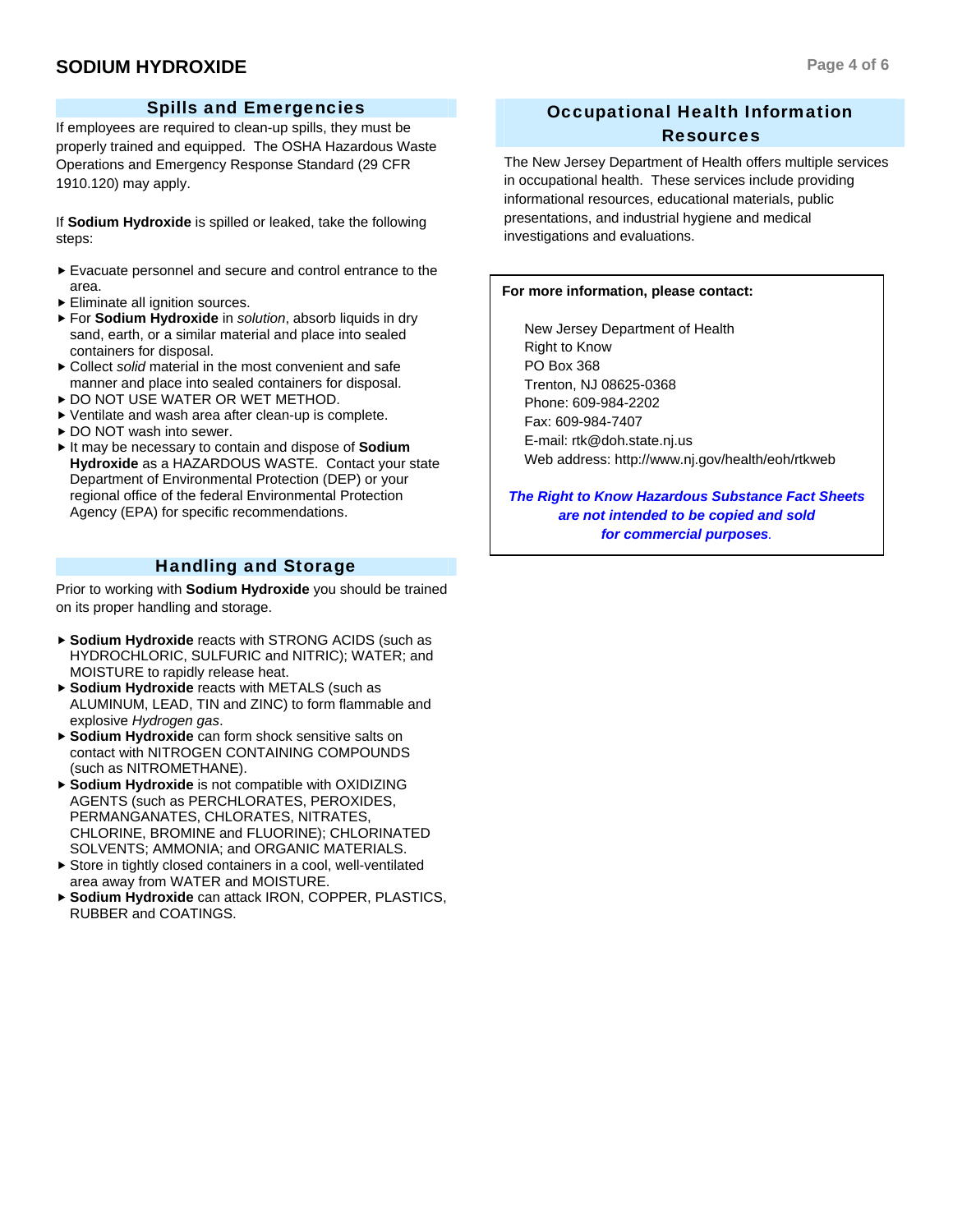## **SODIUM HYDROXIDE Page 5 of 6**

#### **GLOSSARY**

**ACGIH** is the American Conference of Governmental Industrial Hygienists. They publish guidelines called Threshold Limit Values (TLVs) for exposure to workplace chemicals.

**Acute Exposure Guideline Levels** (AEGLs) are established by the EPA. They describe the risk to humans resulting from once-in-a lifetime, or rare, exposure to airborne chemicals.

**Boiling point** is the temperature at which a substance can change its physical state from a liquid to a gas.

A **carcinogen** is a substance that causes cancer.

The **CAS number** is unique, identifying number, assigned by the Chemical Abstracts Service, to a specific chemical.

**CFR** is the Code of Federal Regulations, which are the regulations of the United States government.

A **combustible** substance is a solid, liquid or gas that will burn.

A **corrosive** substance is a gas, liquid or solid that causes destruction of human skin or severe corrosion of containers.

The **critical temperature** is the temperature above which a gas cannot be liquefied, regardless of the pressure applied.

**DEP** is the New Jersey Department of Environmental Protection.

**DOT** is the Department of Transportation, the federal agency that regulates the transportation of chemicals.

**EPA** is the Environmental Protection Agency, the federal agency responsible for regulating environmental hazards.

**ERG** is the Emergency Response Guidebook. It is a guide for emergency responders for transportation emergencies involving hazardous substances.

**Emergency Response Planning Guideline** (ERPG) values provide estimates of concentration ranges where one reasonably might anticipate observing adverse effects.

A **fetus** is an unborn human or animal.

A **flammable** substance is a solid, liquid, vapor or gas that will ignite easily and burn rapidly.

The **flash point** is the temperature at which a liquid or solid gives off vapor that can form a flammable mixture with air.

**IARC** is the International Agency for Research on Cancer, a scientific group.

**Ionization Potential** is the amount of energy needed to remove an electron from an atom or molecule. It is measured in electron volts.

**IRIS** is the Integrated Risk Information System database on human health effects that may result from exposure to various chemicals, maintained by federal EPA.

**LEL** or **Lower Explosive Limit**, is the lowest concentration of a combustible substance (gas or vapor) in the air capable of continuing an explosion.

**mg/m3** means milligrams of a chemical in a cubic meter of air. It is a measure of concentration (weight/volume).

A **mutagen** is a substance that causes mutations. A **mutation** is a change in the genetic material in a body cell. Mutations can lead to birth defects, miscarriages, or cancer.

**NFPA** is the National Fire Protection Association. It classifies substances according to their fire and explosion hazard.

**NIOSH** is the National Institute for Occupational Safety and Health. It tests equipment, evaluates and approves respirators, conducts studies of workplace hazards, and proposes standards to OSHA.

**NTP** is the National Toxicology Program which tests chemicals and reviews evidence for cancer.

**OSHA** is the federal Occupational Safety and Health Administration, which adopts and enforces health and safety standards.

**PEOSHA** is the New Jersey Public Employees Occupational Safety and Health Act, which adopts and enforces health and safety standards in public workplaces.

**Permeated** is the movement of chemicals through protective materials.

**ppm** means parts of a substance per million parts of air. It is a measure of concentration by volume in air.

**Protective Action Criteria** (PAC) are values established by the Department of Energy and are based on AEGLs and ERPGs. They are used for emergency planning of chemical release events.

A **reactive** substance is a solid, liquid or gas that releases energy under certain conditions.

**STEL** is a Short Term Exposure Limit which is usually a 15 minute exposure that should not be exceeded at any time during a work day.

A **teratogen** is a substance that causes birth defects by damaging the fetus.

**UEL** or **Upper Explosive Limit** is the highest concentration in air above which there is too much fuel (gas or vapor) to begin a reaction or explosion.

**Vapor Density** is the ratio of the weight of a given volume of one gas to the weight of another (usually *Air*), at the same temperature and pressure.

The **vapor pressure** is a force exerted by the vapor in equilibrium with the solid or liquid phase of the same substance. The higher the vapor pressure the higher concentration of the substance in air.